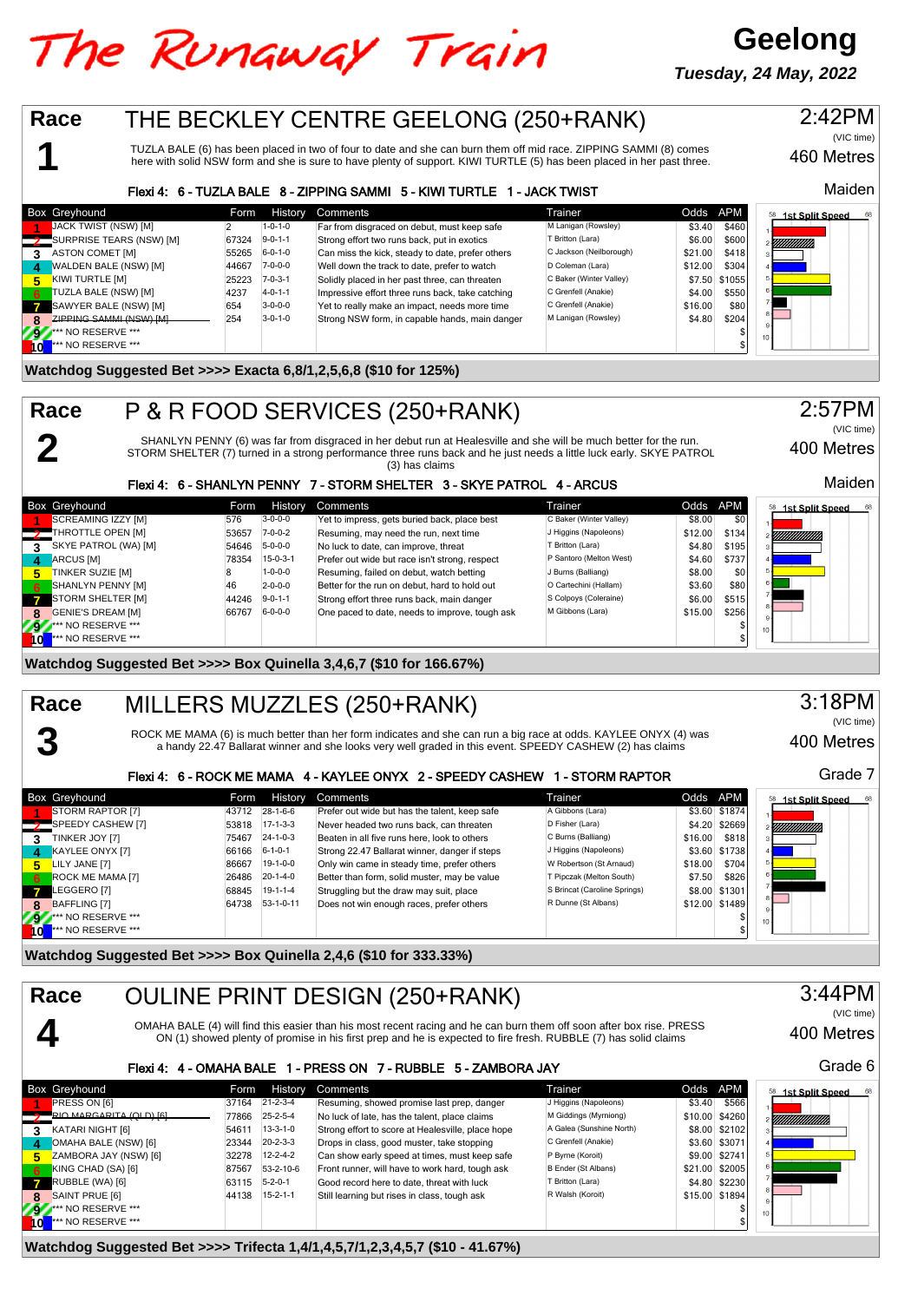# The Runaway Train

## **Geelong**

**Tuesday, 24 May, 2022**



**6**

**7**

**Race**

## PARKER PUMPS (250+RANK)

ROTHWELL ELZINGA (1) is a powerful type and with a clear run early, she can get the job done. PHELAN SEEDY (6) has been luckless since his top 22.55 win here and he just needs to step on terms. IRELYN BALE (2) can lead them up.

#### Flexi 4: 1 - ROTHWELL ELZINGA 6 - PHELAN SEEDY 2 - IRELYN BALE 7 - MILLIE BALE

|    | Box Greyhound                | Form  | <b>History</b>   | Comments                                         | Trainer               |         | Odds APM       | <b>1st Split Speed</b><br>68 |
|----|------------------------------|-------|------------------|--------------------------------------------------|-----------------------|---------|----------------|------------------------------|
|    | ROTHWELL ELZINGA [6]         | 2441  | $13 - 2 - 2 - 4$ | Powerful type, gets the gun run, take stopping   | M Nash (Little River) |         | \$2.80 \$7428  |                              |
|    | <b>IRELYN BALE (NSW) [7]</b> | 1637  | $4 - 1 - 0 - 1$  | Looks the leader, getting stronger, can threaten | S Grenfell (Anakie)   |         | \$6.00 \$1910  | YMMMMMMMMM                   |
| 3  | TINKER MURPHY [7]            | 15734 | $18-1-4-2$       | Capable but needs room early, place best         | J Burns (Balliang)    |         | \$9.00 \$1879  |                              |
|    | UNION MAN [6]                | 26555 | $15 - 2 - 3 - 1$ | Racing well below his best, prefer to watch      | J Higgins (Napoleons) | \$12.00 | \$845          |                              |
|    | AQUATA [7]                   | 45156 | $6 - 1 - 0 - 0$  | Steady maiden winner, unlikely to make an impact | E Palma (Lara)        |         | \$21.00 \$1328 |                              |
| 6  | PHELAN SEEDY (NSW) [7]       | 34147 | $8 - 1 - 1 - 1$  | No luck since his top win, can atone, danger     | C Grenfell (Anakie)   |         | \$4.80 \$1599  |                              |
| Z  | MILLIE BALE (NSW) [7]        | 3515  | $4 - 1 - 0 - 1$  | Strong effort to score two runs back, respect    | S Grenfell (Anakie)   |         | \$4,60 \$1830  |                              |
| 8  | DROP A LINE [6]              | 42425 | $33 - 2 - 8 - 3$ | Can hit the line solidly, place hope at odds     | M Gibbons (Lara)      |         | \$12.00 \$4060 |                              |
| 79 | ** NO RESERVE ***            |       |                  |                                                  |                       |         |                | $10 -$                       |
|    | *** NO RESERVE ***           |       |                  |                                                  |                       |         |                |                              |

#### **Watchdog Suggested Bet >>>> Quinella 1/2,6,7 (\$10 for 333.33%)**

## PUMP TO TRACK (250+RANK)

RAINBOW CITY (6) was smartly placed here last time and a similar performance today can see her go one better.<br>TINKER COUNT (8) is better than his form reads and he will get plenty of room early on. JUST ADMIT IT (3) has so

| TINNER COUNT (6) IS DELIEF INAN NIS TOMM FEADS AND NE WILL GET DIENTY OF FOOM EAMY ON. JUST ADIVILETT (3) NAS SOIID<br>w<br>claims |       |                  |                                                                                |                         |                |                | .                  |  |  |
|------------------------------------------------------------------------------------------------------------------------------------|-------|------------------|--------------------------------------------------------------------------------|-------------------------|----------------|----------------|--------------------|--|--|
|                                                                                                                                    |       |                  | Flexi 4: 6 - RAINBOW CITY 8 - TINKER COUNT 3 - JUST ADMIT IT 2 - JOFFA'S TIARA |                         |                |                | Grade              |  |  |
| ox Greyhound                                                                                                                       | Form  | History          | Comments                                                                       | Trainer                 | Odds APM       |                | 58 1st Split Speed |  |  |
| NAUGHTY SHORTY [5]                                                                                                                 | 64686 | $19-3-2-1$       | Steep rise in class, may get buried back, risky                                | P Crawley (Mortlake)    |                | \$10.00 \$1835 |                    |  |  |
| JOFFA'S TIARA [5]                                                                                                                  | 67774 | $19-3-3-1$       | No luck of late, can make amends, keep safe                                    | N Cachia (Anakie)       |                | \$8.00 \$1344  | YMMMM).            |  |  |
| <b>JUST ADMIT IT [5]</b>                                                                                                           | 52277 | 55-5-5-11        | Solidly placed at Warrnambool, may be value                                    | A Gibbons (Lara)        |                | \$7.50 \$2374  |                    |  |  |
| CHILL OUT DUSTY [5]                                                                                                                | 53665 | 124-7-13-19      | One paced but does drop in class, place claims                                 | J Caley (Dandenong)     | \$12.00 \$1441 |                |                    |  |  |
| NOBLE WOMAN (WA) [5]                                                                                                               | 52723 | 46-3-16-6        | Drawn to find early bother, look to others                                     | P Crawley (Mortlake)    |                | \$9.00 \$3543  |                    |  |  |
| <b>RAINBOW CITY [5]</b>                                                                                                            | 57352 | $16 - 3 - 1 - 1$ | Great effort last time, well graded, go close                                  | P Santoro (Melton West) |                | \$2.40 \$1248  |                    |  |  |
| <b>ERIC GARFIELD [5]</b>                                                                                                           | 86786 | 54-6-9-8         | Struggling but the wide draw helps, place                                      | M Davis (Altona Green)  |                | \$14.00 \$1426 |                    |  |  |
| <b>TINKER COUNT [5]</b>                                                                                                            | 65565 | 67-9-3-10        | Better than form, terrific muster, danger                                      | C Burns (Balliang)      |                | \$4.60 \$1858  |                    |  |  |
|                                                                                                                                    |       |                  |                                                                                |                         |                |                |                    |  |  |

**Watchdog Suggested Bet >>>> Exacta 6,8/2,3,6,8 (\$10 for 166.67%)**

#### MERV JENNINGS SIGNS (250+RANK) **Race**

FEEL THE RHYTHM (8) owns a sizzling 22.57 PB here and he will find this event a lot easier than his most recent racing. SHANIA'S DREAM (1) has been racing in consistent style and she just needs a little room early. MAGIC PANTHER (4) has claims

**92** \*\*\* NO RESERVE \*\*\* \$ **10** \*\*\* NO RESERVE \*\*\* \$

#### Flexi 4: 8 - FEEL THE RHYTHM 1 - SHANIA'S DREAM 4 - MAGIC PANTHER 6 - BLACK PHOENIX

|     | Box Greyhound            | Form  | <b>History</b>   | Comments                                               | Trainer                      | Odds APM       |               | <b>1st Split Speed</b> |
|-----|--------------------------|-------|------------------|--------------------------------------------------------|------------------------------|----------------|---------------|------------------------|
|     | SHANIA'S DREAM [5]       | 56312 | $51-4-8-14$      | Racing well, solid muster, danger with luck            | J Formosa (Heathcote)        |                | \$4.60 \$5909 |                        |
|     | FOOTY TRIP FUND [5]      | 15647 | $22 - 3 - 4 - 3$ | Hit or miss early, relies on luck, place best          | J Formosa (Heathcote)        |                | \$8.00 \$2929 | : <i>VIIII</i> ).      |
| 3.  | SILVER ABILITY [5]       | 44674 | $25 - 5 - 4 - 1$ | Better than form, has early speed, place claims        | R Weightman (Haddon)         |                | \$9.00 \$3867 |                        |
| П   | MAGIC PANTHER [5]        | 14563 |                  | 127-16-13-30 Rarely runs a bad race here, can threaten | <b>B Reid (Lovely Banks)</b> |                | \$6.50 \$2695 |                        |
| 5.  | I'M INDIGO [5]           | 42163 | $23 - 3 - 2 - 4$ | Needs to cross and lead clearly, next time             | J Formosa (Heathcote)        |                | \$8.00 \$4455 |                        |
| 6.  | <b>BLACK PHOENIX [5]</b> | 24553 | 71-6-18-9        | Can come out running at times, keep safe               | J Wickham (Lara)             | \$10.00 \$4057 |               |                        |
|     | ALFIE SOLOMON ISL        | 28567 | 53-8-6-6         | Capable but better suited to a rails draw              | M Giddings (Myrniong)        | \$12.00 \$2647 |               |                        |
| я   | FEEL THE RHYTHM [5]      | 24768 | $37 - 7 - 6 - 6$ | Drops in class, quick PB here, hard to hold out        | C Allen (Greendale)          |                | \$3.40 \$5169 |                        |
| 297 | NO RESERVE ***           |       |                  |                                                        |                              |                |               | 10 <sub>10</sub>       |
|     | *** NO RESERVE ***       |       |                  |                                                        |                              |                |               |                        |

**Watchdog Suggested Bet >>>> Quinella 8/1,4,6 (\$10 for 333.33%)**

#### **Race** 5:02PM NARDI PRODUCE (250+RANK) (VIC time) **8** UFORO BALE (4) has a fair bit on these class wise and he should assume control soon after box rise. GUTTER 460 Metres STOMPER (1) is a powerful type and he owns a more than handy 25.93 PB here. DUSTY COUNTRY (6) is a more than capable chaser. Mixed 4/5 Flexi 4: 4 - UFORO BALE 1 - GUTTER STOMPER 6 - DUSTY COUNTRY 5 - SNOW ONYX Box Greyhound **Form History Comments** Comments Trainer Trainer Codds APM<br>**Form History Comments** Trainer Collection of Maxis (Altona Green) \$4.60 \$6850 \$6850 \$6850 \$6850 \$6850 \$6850 \$6850 \$6850 \$6850 \$6850 \$6850 \$6850 \$685 **1st Split Speed** 11 GUTTER STOMPER [5] 83863 37-4-13-7 Powerful type, quick PB here, clear danger M Davis (Altona Green) \$4.60 \$6850<br>HEIDI'S GIFT [4] 45375 38-4-1-7 Long time since his last win, look to others L Delbridge (Balliang) \$21.00 HEIDI'S GIFT [4] 45375 38-4-1-7 Long time since his last win, look to others L Delbridge (Balliang) \$21.00 \$2168<br>**21.00 \$1.00 \$1.00 \$7760 12.00 \$7760 Prefer out wide but has solid muster, place** J Formosa (Heathcote) \$10.0 **1** FUNKY FELIX [5] 32665 39-8-2-7 Prefer out wide but has solid muster, place J Formosa (Heathcote) \$10.00 \$7760 \$1760 \$17760 \$17760 \$17760 \$10.00 \$7760 \$10.00 \$7760 \$10.00 \$7760 \$1378 **LIFORO BALE (NSW) [5] 53164** 57-12-9-6 Class edge, can pounce on the lead, yes S Grenfell (Anakie) \$2.20 \$13781<br>SNOW ONYX [5] 37645 49-4-3-5 No luck since resuming, can improve, value E Palma (Lara) \$10.00 \$1316 **SNOW ONYX [5]** 37645 49-4-3-5 No luck since resuming, can improve, value E Palma (Lara) \$10.00 \$1316<br>DUSTY COUNTRY (NSW) [5] 35164 34-5-8-4 Wide runner, good muster, can threaten M Gibbons (Lara) \$6.00 \$3955 **6** DUSTY COUNTRY (NSW) [5] 35164 34-5-8-4 Wide runner, good muster, can threaten M Gibbons (Lara) \$6.00 \$3955<br>1968 STORM KEY (NSW) [5] \$26.00 \$3969 53969 STORM FOR SEARCH STORM KEY (NSW) \$26.00 \$3969 **710 STORM KEY (NSW) [5]** 58673 25-3-1-3 Wide runner inside is a worry, finds bother L Delbridge (Balliang) \$26.00 \$3969<br>[8] BIG BASH JESS [5] 35800 \$3600 \$3600 \$3600 \$3600 \$3600 \$3600 \$3600 \$3600 \$3600 \$3600 \$3600 \$3600 \$ **BIG BASH JESS [5]** 36837 33-4-3-7 Better suited to a rails draw, prefer to watch M Cartechini (Hallam) \$8.00 \$3600 \$1.00 \$3600 \$1.00 \$1.00 \$3.00 \$1.00 \$1.00 \$1.00 \$1.00 \$1.00 \$3600 \$1.00 \$1.00 \$1.00 \$1.00 \$1.00 \$1.00 \$1.0 **9 \*\*\*** NO RESERVE \*\*\* \$ **10** \*\*\* NO RESERVE \*\*\* \$

#### **Watchdog Suggested Bet >>>> Trifecta 4/1,5,6/1,3,5,6,8 (\$10 - 83.33%)**

460 Metres Mixed 6/7

4:04PM

(VIC time)



400 Metres

Grade 5

(VIC time)

4:46PM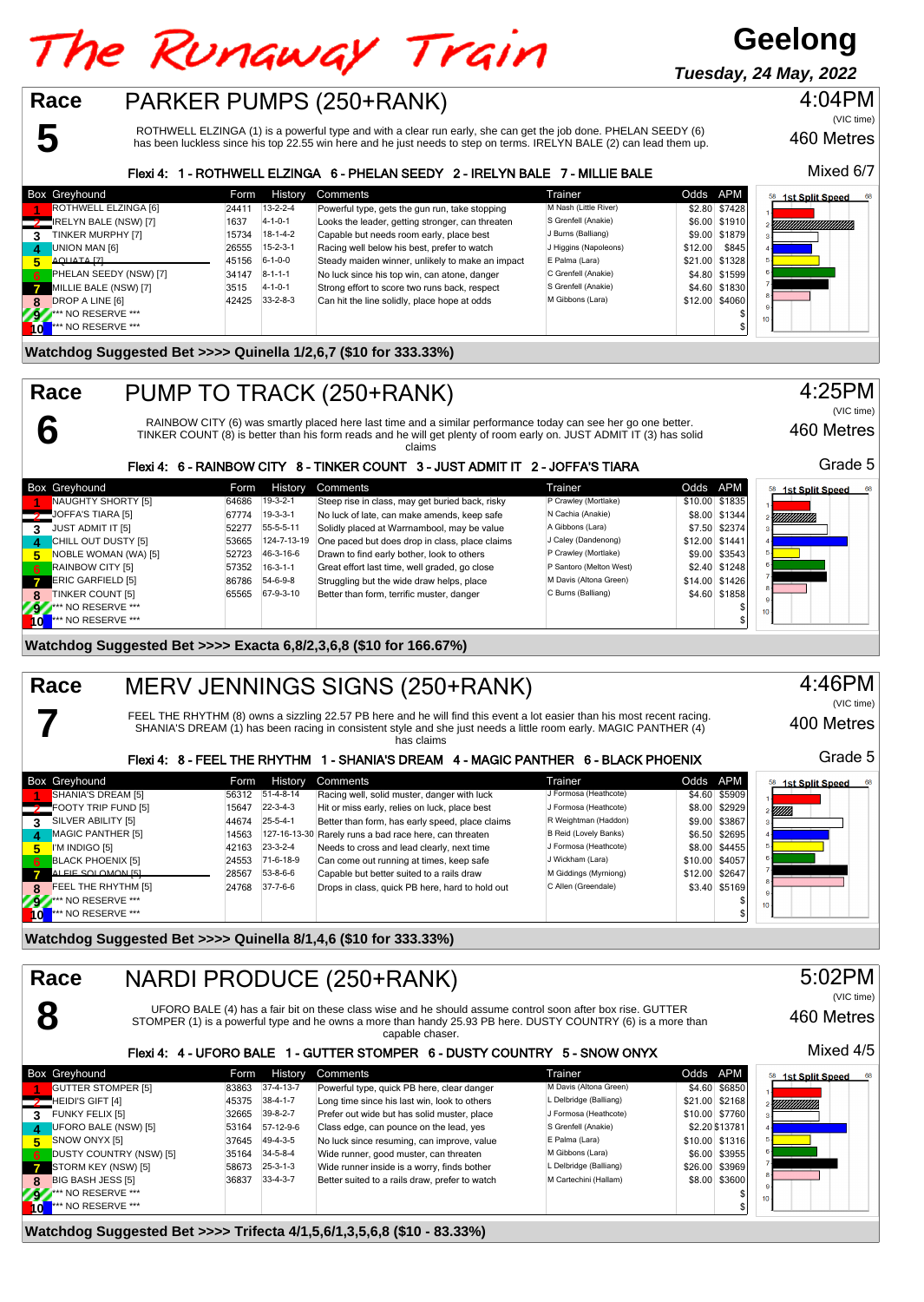#### **Geelong** The Runaway Train **Tuesday, 24 May, 2022**OUTLINE PRINT DESIGN (250+RANK) **Race** 5:22PM (VIC time) JAGGER'S LADY (1) has recorded some wins in stronger company of late and she is drawn to get all the breaks today. **9** 400 Metres POPPY TO BURN (3) was never headed in her speedy 22.66 win here and she will be prominent throughout. VERY ELEGANT (2) has claims Mixed 4/5 Flexi 4: 1 - JAGGER'S LADY 3 - POPPY TO BURN 2 - VERY ELEGANT 6 - MAXIMUM ZEAL Box Greyhound The Team History Comments Trainer Trainer Trainer Codds APM **1st Split Speed 1** JAGGER'S LADY [5] 74115 29-5-3-7 Racing with confidence, well drawn, yes J Formosa (Heathcote) \$2.60 \$6740<br>VERY FI FGANT [4] 25676 39-4-8-2 Retter than her past few runs can threaten J Palma (Lara) \$8.00 \$1502 **2** VERY ELEGANT [4] 25676 39-4-8-2 Better than her past few runs, can threaten JPalma (Lara) \$8.00 \$1502<br>**2** POPPY TO BURN [4] 34177 19-4-2-4 No luck since her top win here, can atone, danger W Gray (Wendouree) \$4.60 \$486 **POPPY TO BURN [4]** 34177 19-4-2-4 No luck since her top win here, can atone, danger W Gray (Wendouree) \$4.60 \$4861<br> **JOSIE'S CALL 151 2006 \$3791 19-4-2-4** Needs to lead, pace in three a worry, risky K Quinn (Mt Moriac) \$1 **40SIE'S CALL [5] 21675 77-14-5-9** Needs to lead, pace in three a worry, risky K CALL **FOR MORIAL** \$10.000 \$10.00 \$10.00 \$10.00 \$10.00 \$10.00 \$10.00 \$10.00 \$10.00 \$10.00 \$10.00 \$10.00 \$10.00 \$10.00 \$10.00 \$10.00 \$10.00 \$10 **5** \*\*\* VACANT BOX \*\*\* \$ **MAXIMUM ZEAL [5] 72235 53-6-14-7 Placed in three of his past four, keep safe K Tabb (Lara) \$4.80 \$4.80 \$4668 <b>\$4.80 \$4.80 \$4668**<br>CENTLEMAN THIEE ISL ASSAUL ASSAUL ASSAULT Besuming classy type when fit place claims D Trewi **7** GENTLEMAN THIEF [5] 66566 64-12-4-5 Resuming, classy type when fit, place claims D Trewin (Lara) \$8.00 \$4172<br>COFFA'S NEPTUNE [5] 13318 27-3-5-3 Good muster, can stay wide, put in exotics N Byrne (Koroit) \$10.00 \$3803 **8** JOFFA'S NEPTUNE [5] 13318 27-3-5-3 Good muster, can stay wide, put in exotics N Byrne (Koroit) \$10.000 \$10.00 \$10.00 \$10.00 \$10.00 \$10.00 \$10.00 \$10.00 \$10.00 \$10.00 \$10.00 \$10.00 \$10.00 \$10.00 \$10.00 \$10.00 \$10.00 \$10 **92** \*\*\* NO RESERVE \*\*\* \$ **10** \*\*\* NO RESERVE \*\*\* \$ **Watchdog Suggested Bet >>>> Trifecta 1,3/1,2,3,6/1,2,3,6,7,8 (\$10 - 41.67%)** TTS ELECTRICS (250+RANK) 5:46PM **Race** (VIC time) SILVER POWER (7) will get plenty of cover in the early stages and he may be able to boot away through the bend. **10** 400 Metres

BUTTER PUDDIN' (1) is never far away here and he is drawn to be prominent throughout. AUTUMN DOLL (8) is suitably drawn out wide.

#### Grade 5 Flexi 4: 7 - SILVER POWER 1 - BUTTER PUDDIN' 8 - AUTUMN DOLL 3 - SPEEDY SPYRO Box Greyhound **Form History Comments** Trainer Trainer Codds APM 58 1st Split Speed 11 BUTTER PUDDIN' (NSW) [5] 45366 86-12-14-17 Rarely runs a bad race here, clear danger L Kenyon (Lara) \$3.60 \$3422<br>DARK STORMY (SA) [5] 52258 22-3-3-5 Resuming, too much pace either side, place N Sheehan (Koroit) \$9.00 \$1 **2** DARK STORMY (SA) [5] 52258 22-3-3-5 Resuming, too much pace either side, place N Sheehan (Koroit) \$9.00 \$1274<br>**2** SPEEDY SPYRO [5] 62423 62423 146-20-31-22 Led for a long way last time, must keep safe M Davis (Altona G **3** SPEEDY SPYRO [5] 62453 146-20-31-22 Led for a long way last time, must keep safe M Davis (Altona Green) \$6.00 \$2422<br>COCO TO BURN [5] 3474F 58-8-11-5 Front runner, plenty of pace in this, place W Gray (Wendouree) \$9.00 **44890 COCO TO BURN [5]** 3474F 58-8-11-5 Front runner, plenty of pace in this, place W Gray (Wendouree) \$9.00 \$4890 \$12.00 \$5285<br> **4** CRAZY OLD FOOL [5] **173-22-14-29** Keen railer, too hard from this draw, tested J Formosa **512.00 CRAZY OLD FOOL [5]** 15443 173-22-14-29 Keen railer, too hard from this draw, tested J Formosa (Heathcote) \$12.00 \$5285<br>DOLLY [5] 14.00 \$3578 174.00 \$14.00 \$3578 **6** DOLLY [5] **6 6** 27416 38-5-4-2 Likely to get crowded, look to others **A Galea (Sunshine North)** \$14.00 \$3578<br>
\$17.50 \$259 SUVER POWER [5] 38881 28-6-2-4 Back in form, has the speed to lead, yes R Weightman (Haddon) \$ **7** SILVER POWER [5] 38881 28-6-2-4 Back in form, has the speed to lead, yes R Weightman (Haddon) \$7.50 \$2591 35-4-2-7 Great win last time, draw suits today, threat C Taylor (Neilborough) \$3.50 \$2858 RUTUMN DOLL (NSW) [5] **72461** 35-4-2-7 Great win last time, draw suits today, threat C Taylor (Neilborough) \$3.50 \$2858<br>\*\* NO RESERVE \*\*\* **92** \*\*\* NO RESERVE \*\*\* \$ **10** \*\*\* NO RESERVE \*\*\* \$

**Watchdog Suggested Bet >>>> Exacta 1,7,8/1,3,7,8 (\$10 for 111.11%)**

#### TOPCAT VIDEO (250+RANK) **Race**

**11**

REEL IT IN (4) comes here with solid SA form and he has joined a handy kennel. CHILLY BIN (7) turned in a strong performance to score at Warrnambool and he just needs a little luck early on. SUGAR BOLONEY (8) is never far away here.

### Flexi 4: 4 - REEL IT IN 7 - CHILLY BIN 8 - SUGAR BOLONEY 2 - JOHNNY DISCO

|       | <b>Box Greyhound</b>                 | Form  | History          | Comments                                          | Trainer                   | Odds APM |                | 68<br>58<br><b>1st Split Speed</b> |
|-------|--------------------------------------|-------|------------------|---------------------------------------------------|---------------------------|----------|----------------|------------------------------------|
|       | KING CUJO [5]                        | 13756 | $27-4-3-2$       | Rises in class, draw helps, can run a drum        | K Jackson (Bullengarook)  |          | \$7.50 \$1839  |                                    |
|       | $\frac{1}{2}$ JOHNNY DISCO (NSW) [5] | 16568 | $22 - 5 - 3 - 1$ | Prefer out wide but has the talent, keep safe     | M Delbridge (Balliang)    |          | \$4.60 \$2114  | 2 <i>VIIIIIIIIIIIIII</i>           |
| 3     | PANDORICA [5]                        | 86365 | 45-3-9-6         | Strong effort three runs back, include in exotics | D Fisher (Lara)           |          | \$8.00 \$2963  |                                    |
| 74. J | REEL IT IN [5]                       | 46126 | $20 - 7 - 5 - 1$ | No luck in his Vic debut, can atone, yes          | J Formosa (Heathcote)     |          | \$3.60 \$1790  |                                    |
| 5.    | NOVA'S GIRL [5]                      | 3427T | 59-8-9-8         | Resuming, keen railer, tough ask today            | A Croxford (Mount Moriac) |          | \$10.00 \$1243 |                                    |
| -6    | MATCHBOX QUEEN [5]                   | 73686 | $26 - 4 - 4 - 4$ | Form and confidence is down, must find plenty     | W Robertson (St Arnaud)   |          | \$14.00 \$1965 |                                    |
|       | CHILLY BIN [5]                       | 66514 | 48-7-8-9         | Strong effort to score at The Bool, danger        | M Gibbons (Lara)          |          | \$4.80 \$4218  |                                    |
| 8     | SUGAR BOLONEY [5]                    | 56555 | 67-4-10-13       | Rarely runs a bad race here, can threaten         | C Gason (Mount Moriac)    |          | \$10.00 \$2294 |                                    |
|       | <b>9</b> At NO RESERVE ***           |       |                  |                                                   |                           |          |                | 10 <sup>10</sup>                   |
| \o    | *** NO RESERVE ***                   |       |                  |                                                   |                           |          |                |                                    |

**Watchdog Suggested Bet >>>> Exacta 4,7/2,4,7,8 (\$10 for 166.67%)**

## **12** TAB.COM.AU (250+RANK) **Race**

YOUR EMBRACE (1) is a capable type when fit and she is expected to fire fresh. SPARTAN BEAUTY (7) is better than her form reads and she will be on the pace from the outset. DELTA STORM (8) has a good record here.

### Flexi 4: 1 - YOUR EMBRACE 7 - SPARTAN BEAUTY 8 - DELTA STORM 6 - MILANA ROSE

|              | Box Greyhound           | Form  | History          | Comments                                      | Trainer                | Odds APM |                | <b>1st Split Speed</b><br>68 |
|--------------|-------------------------|-------|------------------|-----------------------------------------------|------------------------|----------|----------------|------------------------------|
|              | YOUR EMBRACE [5]        | 56457 | $32 - 4 - 2 - 5$ | Resuming, capable when fit, should fire       | K Howat (Rockbank)     |          | \$3.40 \$1675  |                              |
|              | PARASITE (SA) [5]       | 77575 | 74-4-11-9        | Well beaten of late but goes well here, place | B Ender (St Albans)    |          | \$8.00 \$1563  | YMMMMM.                      |
| 3            | WITCHIE'S GAS [5]       | 67842 | 78-3-12-12       | Beaten in all four runs here, must improve    | J Caley (Dandenong)    |          | \$12.00 \$1240 |                              |
| $\mathbf{A}$ | SOPHIE [5]              | 67844 | $32 - 4 - 0 - 4$ | Just not racing well enough, must show more   | K Quinn (Mt Moriac)    |          | \$10.00 \$1029 |                              |
| 5.           | PABLO'S STAR [5]        | 46676 | 52-5-10-9        | Drawn to find bother, prefer to watch         | J Formosa (Heathcote)  |          | \$16,00 \$4138 |                              |
| 6.           | MILANA ROSE [5]         | 42744 | $51-4-5-5$       | Can show early speed at times, keep safe      | R Walsh (Koroit)       |          | \$7.00 \$2570  |                              |
|              | SPARTAN BEAUTY [5]      | 62685 | $20 - 4 - 4 - 1$ | Better than her past few runs, clear danger   | P Crawley (Mortlake)   |          | \$6.00 \$2278  |                              |
| 8.           | <b>DELTA STORM [5]</b>  | 45627 | $33 - 5 - 5 - 4$ | Goes well here, gets room early, can threaten | M Davis (Altona Green) |          | \$3.60 \$3054  |                              |
|              | <b>9</b> NO RESERVE *** |       |                  |                                               |                        |          |                | 10 <sub>1</sub>              |
|              | *** NO RESERVE ***      |       |                  |                                               |                        |          |                |                              |

**Watchdog Suggested Bet >>>> Quinella 1/6,7,8 (\$10 for 333.33%)**

6:07PM (VIC time)

400 Metres

400 Metres

Grade 5

(VIC time)

6:25PM

Grade 5